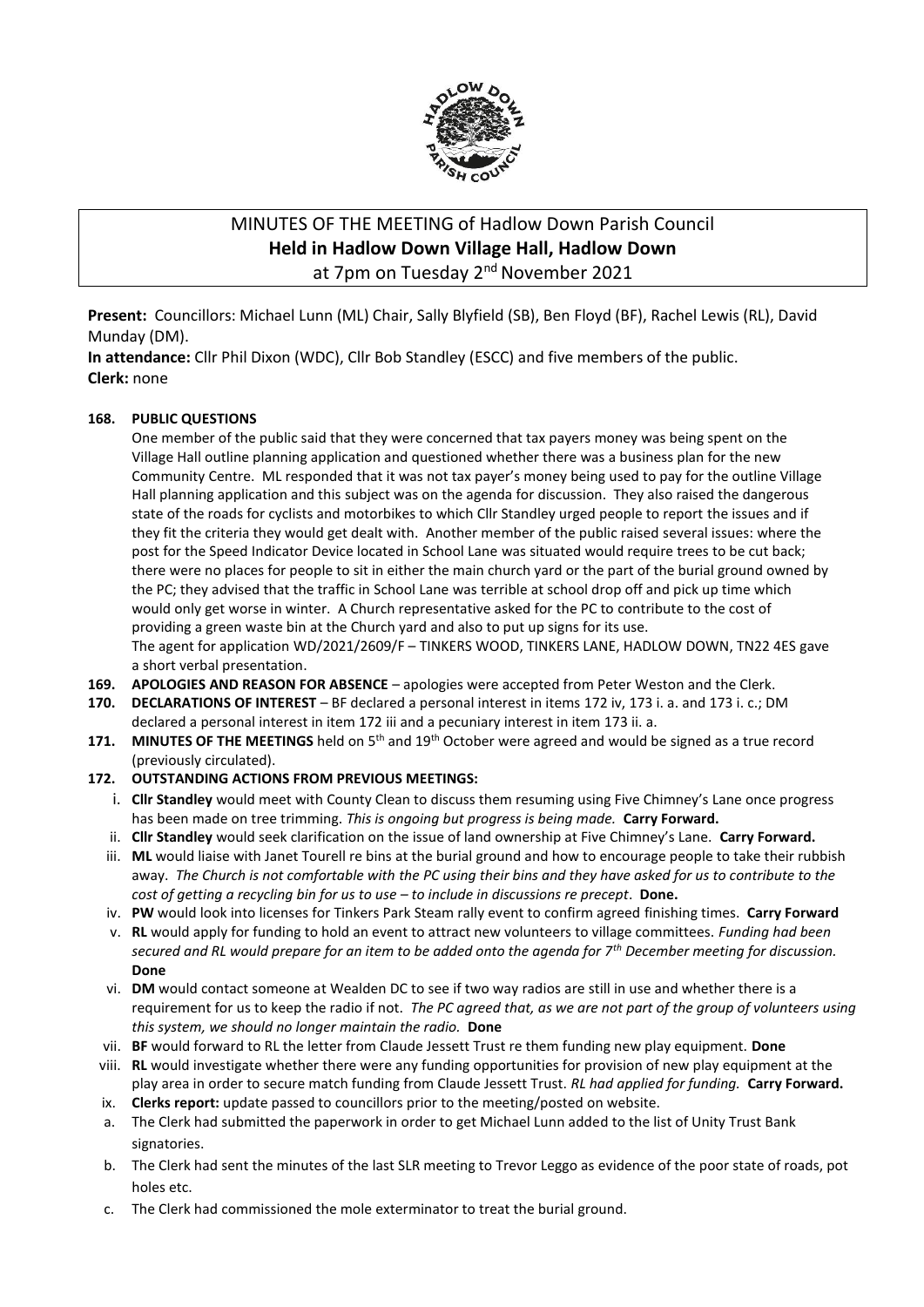- d. The Clerk had spoken to the contractor to let him know that the PC were very happy to continue for the final year of the contract to maintain the play area, burial ground and verges and to ask him to strim beneath the picnic benches.
- e. The Clerk had informed ESCC that the PC would be opting for `Option 1 Standard' two cuts to be carried out per year.
- f. The Clerk had spoken to the contractor for the burial ground path repair to update re yew tree removal and to go ahead with the completion of the work.
- g. The Clerk had advertised the Councillor Vacancy as directed, with a closing date for applications of  $18<sup>th</sup>$  November.
- h. The Clerk had informed the noticeboard contractor that it was not currently fit for purpose and this was being investigated.
- i. The Clerk had engaged the PC in a three year contract with RBS accounting for the end-year roll out service at a rate reduced by 7% for each of the three years commencing April 2022.
- j. The Clerk had informed the Village Hall that the suggested invoicing process and costs proposed for the current and next financial year had been agreed by the PC.
- k. The Clerk had updated and circulated to the PC the Precept spreadsheet post 19<sup>th</sup> October Precept & Finance meeting.
- l. The Clerk had notified the PC insurers of the addition of SID poles to the assets register and they had confirmed the insurance had been updated to include them.

## **173. PLANNING:**

## **i. PLANNING APPLICATIONS:**

**a. WD/2021/2122/LDE – HADLOW DOWN PLAYING FIELD, SCHOOL LANE, HADLOW DOWN** – siting of 2NO (6m) shipping containers for secure storage of ground care machinery for use on the playing field (the site) by the trustees or volunteers.

The PC voted unanimously 4/0 to support the application presented for a lawful development certificate. **b. WD/2021/2507/F – 8 SCHOOL LANE COTTAGES, SCHOOL LANE, HADLOW DOWN, TN22 4JD** – proposed single storey rear extension (sunroom). Existing conservatory to be removed.

The PC voted unanimously 5/0 to support this application because it is reasonable in size and in keeping with the location, has minimal impact and will benefit the wellbeing of the residents.

**c. WD/2021/2609/F – TINKERS WOOD, TINKERS LANE, HADLOW DOWN, TN22 4ES** – conversion of rural building to dwellinghouse.

The PC voted unanimously to support this application 4/0 as they believed it to be sustainable, had considered paragraph 79 of NPPF and that policy DC8 was met in full. They had also taken into consideration the Planning Inspectors comments regarding Huggetts Farm which sets a precedent and in their opinion it is a convertible building for domestic purposes.

#### **ii. APPEALS:**

**a. WD/2021/0031/F – HASTINFORD FARM COTTAGE, HASTINGFORD LANE, HADLOW DOWN, TN22 4DY –** proposed swimming pool building and hard landscaping.

**iii. APPROVED PLANNING APPLICATIONS:**

**a. WD/2021/1937/FR- PLOT 1, BURNT HOUSE FARM BARNS, BRICK KILN LANE, UCKFIELD, HADLOW DOWN, TN22 4EJ** – erection of a detached single storey dwelling and a detached triple garage.

**b. WD/2020/0290/F – CROWPITS HOUSE, WILDERNESS LANE, HADLOW DOWN, TN22 4HB** – conversion of curtilage listed barn to residential annexe. New car port, terrace and outdoor swimming pool.

**c. WD/2020/0291/LB – CROWPITS HOUSE, WILDERNESS LANE, HADLOW DOWN, TN22 4HB** –

conversion of curtilage listed barn to residential annexe. New car port, terrace and outdoor swimming pool.

**d. WD/2021/2063/LB** – **CLAYLANDS, THE KIT WILSON TRUST FOR ANIMAL WELFARE, STONEHURST LANE, HADLOW DOWN, TN22 4ED –** full removal of existing plain clay tile roof. Full re roofing to include dormer window with matching `heritage' type handmade clay tiles, the insertion of roof insulation and other associated works.

#### **174. REPORTS FROM CLLR.BOB STANDLEY, ESCC & CLLR PHIL DIXON –** *Written reports from Councillors had already been submitted which will accompany the minutes on the village website.*

Cllr Standley urged people to report any issues regarding poor state of roads/road signage via the ESCC website but added that there was a finite amount of money that had to be allocated accordingly. Poor parking causing issues for both pedestrians and other cars was discussed. Any issues should be reported under "dangerous parking" on the ESCC website. ML would also pass on details to the PCSO.